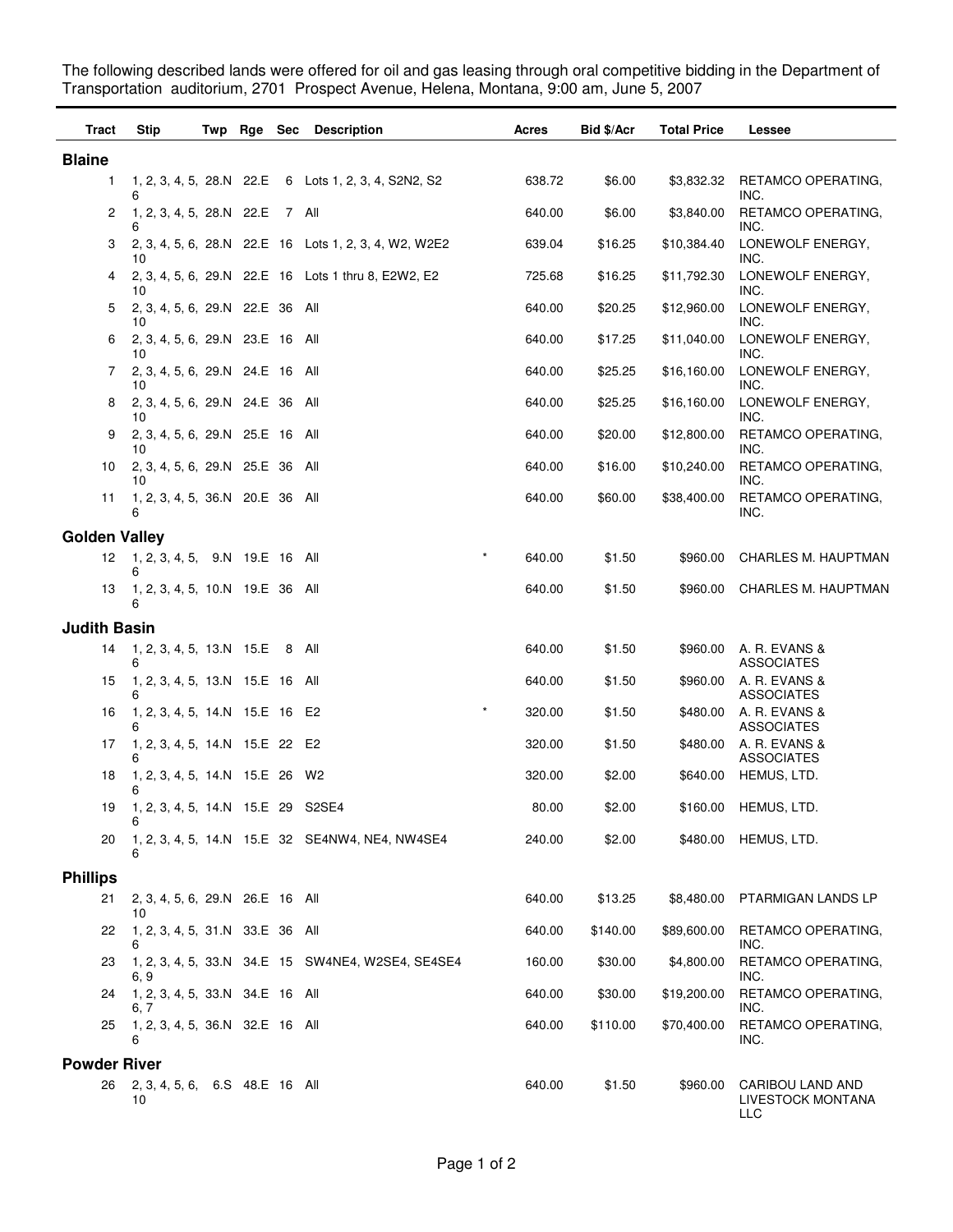| <b>Tract</b> | <b>Stip</b>                            | Twp | Rge             | <b>Sec</b> | <b>Description</b>                                   |         | <b>Acres</b> | <b>Bid \$/Acr</b> | <b>Total Price</b> | Lessee                                                     |
|--------------|----------------------------------------|-----|-----------------|------------|------------------------------------------------------|---------|--------------|-------------------|--------------------|------------------------------------------------------------|
| 27           | 2, 3, 4, 5, 6, 6.S 48.E 36 All<br>10   |     |                 |            |                                                      |         | 640.00       | \$1.50            | \$960.00           | <b>CARIBOU LAND AND</b><br>LIVESTOCK MONTANA<br><b>LLC</b> |
| Rosebud      |                                        |     |                 |            |                                                      |         |              |                   |                    |                                                            |
| 28           | 1, 2, 3, 4, 5, 6.S 41.E 16 All<br>6, 7 |     |                 |            |                                                      |         | 640.00       | \$1.50            | \$960.00           | CARIBOU LAND AND<br><b>LIVESTOCK MONTANA</b><br><b>LLC</b> |
| 29           | 6, 7                                   |     |                 |            | 1, 2, 3, 4, 5, 6.S 41.E 36 Lots 1, 2, 3, 4, W2, W2E2 |         | 638.45       | \$1.50            | \$957.68           | CARIBOU LAND AND<br>LIVESTOCK MONTANA<br><b>LLC</b>        |
| 30           | 1, 2, 3, 4, 5, 7.S 41.E 16 All<br>6, 7 |     |                 |            |                                                      |         | 640.00       | \$1.50            | \$960.00           | CARIBOU LAND AND<br><b>LIVESTOCK MONTANA</b><br><b>LLC</b> |
| Wheatland    |                                        |     |                 |            |                                                      |         |              |                   |                    |                                                            |
| 31           | 1, 2, 3, 4, 5, 10.N 18.E 36 All<br>6   |     |                 |            |                                                      |         | 640.00       | \$1.50            | \$960.00           | <b>CHARLES M. HAUPTMAN</b>                                 |
| Yellowstone  |                                        |     |                 |            |                                                      |         |              |                   |                    |                                                            |
| 32           | 1, 2, 3, 4, 5, 3.N 23.E 36 All<br>6    |     |                 |            |                                                      |         | 640.00       | \$1.50            | \$960.00           | DARYL E. BEEMAN                                            |
| 33           | 1, 2, 3, 4, 5,<br>6, 8                 |     | 3.N 24.E 16 All |            |                                                      |         | 640.00       | \$1.50            | \$960.00           | DARYL E. BEEMAN                                            |
| 34           | 1, 2, 3, 4, 5, 3.N 24.E 36 All<br>6, 8 |     |                 |            |                                                      |         | 640.00       | \$1.50            | \$960.00           | DARYL E. BEEMAN                                            |
| 35           | 1, 2, 3, 4, 5,<br>6                    |     |                 |            | 4.N 24.E 10 E2, SW4                                  |         | 480.00       | \$1.50            | \$720.00           | DARYL E. BEEMAN                                            |
| 36           | 1, 2, 3, 4, 5,<br>6, 8                 |     | 4.N 24.E 14 SW4 |            |                                                      |         | 160.00       | \$1.50            | \$240.00           | DARYL E. BEEMAN                                            |
| 37           | 1, 2, 3, 4, 5,<br>6                    |     | 4.N 24.E 16 All |            |                                                      | $\star$ | 640.00       | \$1.50            | \$960.00           | DARYL E. BEEMAN                                            |
| 38           | 1, 2, 3, 4, 5.<br>6                    |     | 4.N 24.E 36 All |            |                                                      | $\star$ | 640.00       | \$1.50            | \$960.00           | DARYL E. BEEMAN                                            |
| 39           | 1, 2, 3, 4, 5,<br>6                    |     | 4.N 25.E 16 All |            |                                                      |         | 640.00       | \$1.50            | \$960.00           | <b>FORWARD ENERGY LLC</b>                                  |

# *Summary by Lessor*

*Dept of Natural Resources & Conservation* 22001.89 39

\* Part of all of tract is not state-owned surface

#### **Lease Sale Totals**

### **Oil and Gas Lease Sale Summary**

| Tracts                   | 39           |
|--------------------------|--------------|
| Acres                    | 22,001.89    |
| <b>Total Bid Revenue</b> | \$358,646.70 |
| Avg Bid Per Acre         | \$16.30      |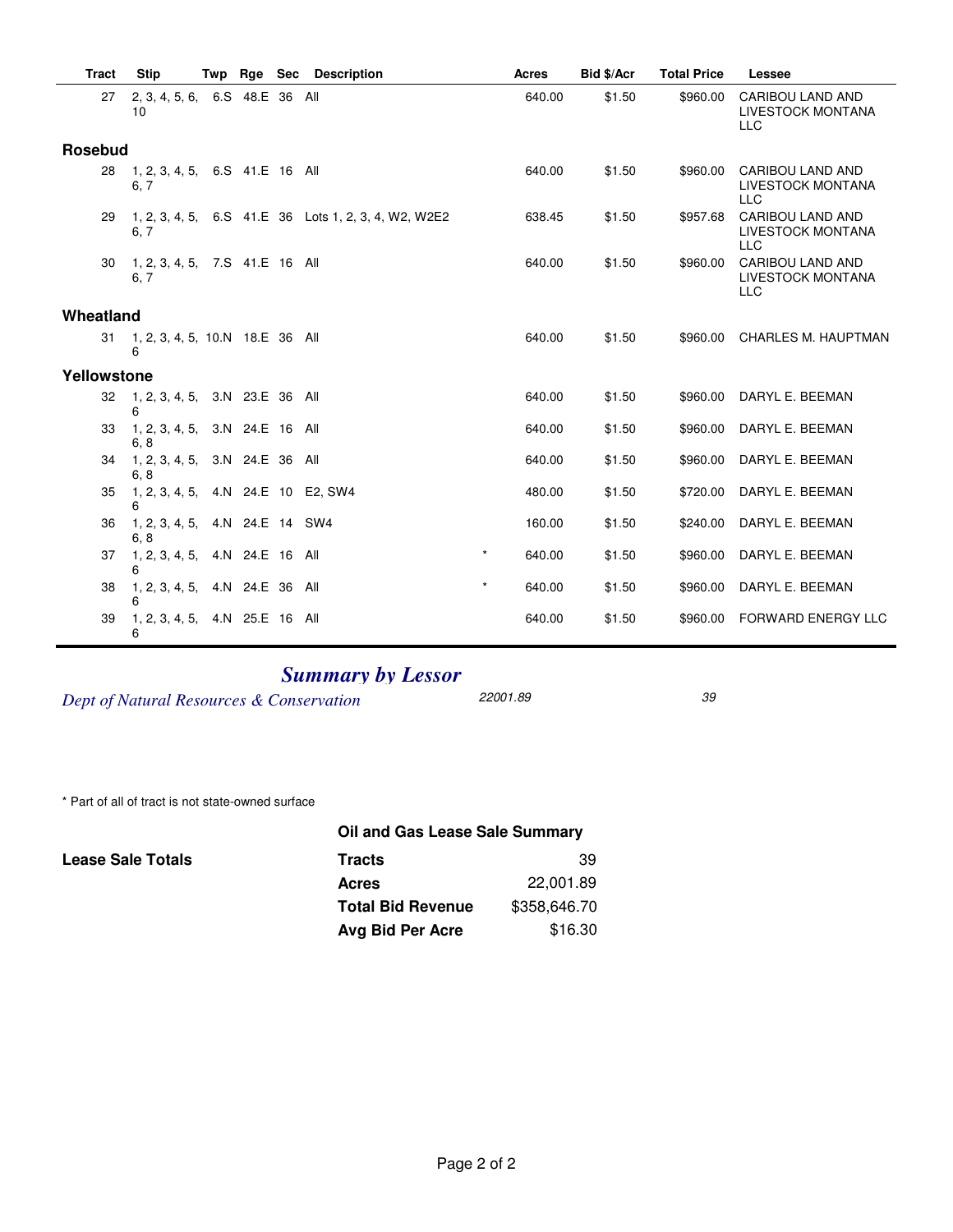## **Stipulations**

- 1 Lessee shall notify and obtain approval from the Department's Trust Land Management Division (TLMD) prior to constructing well pads, roads, power lines, and related facilities that may require surface disturbance on the tract. Lessee shall comply with any mitigation measures stipulated in TLMD's approval.
- 2 Prior to the drilling of any well, lessee shall send one copy of the well prognosis, including Form 22 "Application for Permit" to the Department's Trust Land Management Division (TLMD). After a well is drilled and completed, lessee shall send one copy of all logs run, Form 4A "Completion Report", and geologic report to TLMD. A copy of Form 2 "Sundry Notice and Report of Wells" or other appropriate Board of Oil and Gas Conservation form shall be sent to TLMD whenever any subsequent change in well status or operator is intended or has occurred. Lessee shall also notify and obtain approval from the TLMD prior to plugging a well on the lease premises.

Issuance of this lease in no way commits the Land Board to approval of coal bed methane production on this lease. Any coal bed methane extraction wells would require subsequent review and approval by the board.

- The TLMD will complete an initial review for cultural resources and, where applicable, paleontological 3 resources of the area intended for disturbance and may require a resources inventory. Based on the results of the inventory, the TLMD may restrict surface activity for the purpose of protecting significant resources located on the lease premises.
- The lessee shall be responsible for controlling any noxious weeds introduced by lessee's activity on State-4 owned land and shall prevent or eradicate the spread of those noxious weeds onto land adjoining the lease premises.
- 5 The definitions of "oil" and "gas" provided in 82-1-111, MCA, do not apply to this lease for royalty calculation purposes.
- 6 If the State does not own the surface, the lessee must contact the owner of the surface in writing at least 30 days prior to any surface activity. A copy of the correspondence shall be sent to TLMD.
- 7 Due to unstable soil conditions on this tract and/or topography that is rough and/or steep, surface use may be restricted or denied. Seismic activity may be restricted to poltershots.
- 8 The lessee is responsible to pay for all damages, including penalties and charges assessed by the USDA-CFSA on CRP lands, as a result of drilling and production on the tract.
- 9 Due to the floodplain/wetlands area(s), surface use may be restricted or denied.
- This lease includes areas that may be environmentally sensitive. Therefore, if the lessee intends to 10 conduct any activities on the lease premises, the lessee shall submit to TLMD one copy of an Operating Plan or Amendment to an existing Operating Plan, describing in detail the proposed activities. No activities shall occur on the tract until the Operating Plan or Amendments have been approved in writing by the Director of the Department. TLMD shall review the Operating Plan or Amendment and notify the lessee if the Plan or Amendment is approved or disapproved.

After an opportunity for an informal hearing with the lessee, surface activity may be denied or restricted on all or portions of any tract if the Director determines in writing that the proposed surface activity will be detrimental to trust resources and therefore not in the best interests of the trust.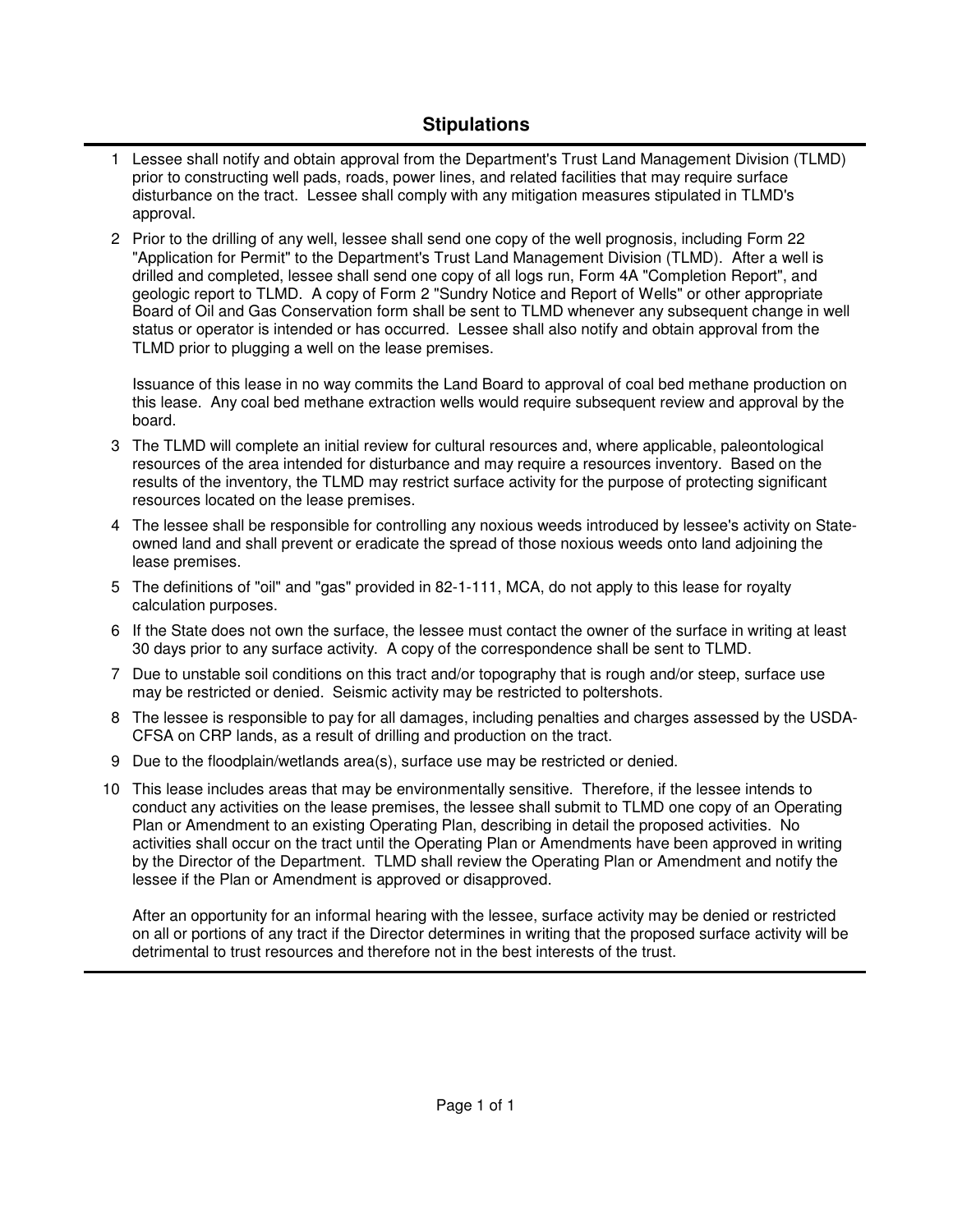#### **DEPARTMENT OF NATURAL RESOURCES AND CONSERVATION**

P.O. Box 201601 Helena, Montana 59620-1601 June 5, 2007

The following is a list of oil and gas leases which terminated or expired in March 2007.

| <b>COUNTY</b> | <b>TWP</b> | <b>RNG</b> | <b>SEC</b>       | <b>DESCRIPTION</b>                                                                                                                                                          | <b>ACRES</b> |
|---------------|------------|------------|------------------|-----------------------------------------------------------------------------------------------------------------------------------------------------------------------------|--------------|
| Big Horn      |            |            |                  |                                                                                                                                                                             |              |
|               | <b>1S</b>  | 30E        | 35               | <b>ALL</b>                                                                                                                                                                  | 640.00       |
|               | <b>1S</b>  | 31E        | 21               | <b>ALL</b>                                                                                                                                                                  | 640.00       |
|               | <b>1S</b>  | 33E        | 16               | <b>ALL</b>                                                                                                                                                                  | 640.00       |
|               | 2S         | 32E        | 12               | $E\frac{1}{2}W\frac{1}{2}$                                                                                                                                                  | 160.00       |
|               | 2S         | 32E        | 13               | Lots $1, 2$                                                                                                                                                                 | 84.80        |
|               | <b>8S</b>  | 39E        | 16               | ALL                                                                                                                                                                         | 640.00       |
|               | <b>8S</b>  | 39E        | 36               | <b>ALL</b>                                                                                                                                                                  | 640.00       |
| Carbon        |            |            |                  |                                                                                                                                                                             |              |
|               | 5S         | 20E        | 36               | W <sup>1</sup> /2, N <sup>1</sup> /2NE <sup>1</sup> /4, SW <sup>1</sup> /4NE <sup>1</sup> /4                                                                                | 440.00       |
| Daniels       |            |            |                  |                                                                                                                                                                             |              |
|               | 34N        | 47E        | $\boldsymbol{2}$ | Lots 3, 4, S <sup>1</sup> / <sub>2</sub> NW <sup>1</sup> / <sub>4</sub> , SW <sup>1</sup> / <sub>4</sub>                                                                    | 321.95       |
|               | 34N        | 47E        | 22               | SW1/4, NE1/4, N1/2NW1/4                                                                                                                                                     | 400.00       |
|               | 34N        | 47E        | 23               | $S\frac{1}{2}NW\frac{1}{4}$ , $S\frac{1}{2}$                                                                                                                                | 400.00       |
|               | 34N        | 47E        | 26               | N <sup>1</sup> / <sub>2</sub> , N <sup>1</sup> / <sub>2</sub> SW <sup>1</sup> / <sub>4</sub>                                                                                | 400.00       |
|               | 34N        | 47E        | 27               | N <sup>1</sup> / <sub>2</sub> , N <sup>1</sup> / <sub>2</sub> SE <sup>1</sup> / <sub>4</sub>                                                                                | 400.00       |
|               | 34N        | 48E        | 15               | $E\frac{1}{2}$                                                                                                                                                              | 320.00       |
|               | 35N        | 44E        | 3                | Lots 1, 2, 3, 4, $S\frac{1}{2}N\frac{1}{2}$ , $S\frac{1}{2}$                                                                                                                | 639.40       |
|               | 35N        | 44E        | $\,$ 8 $\,$      | $NE1/4, S1/2$                                                                                                                                                               | 480.00       |
|               | 35N        | 44E        | $\boldsymbol{9}$ | <b>ALL</b>                                                                                                                                                                  | 640.00       |
|               | 35N        | 44E        | 10               | <b>ALL</b>                                                                                                                                                                  | 640.00       |
|               | 35N        | 44E        | 11               | <b>ALL</b>                                                                                                                                                                  | 640.00       |
|               | 35N        | 44E        | 14               | <b>ALL</b>                                                                                                                                                                  | 640.00       |
|               | 35N        | 44E        | 15               | <b>ALL</b>                                                                                                                                                                  | 640.00       |
|               | 35N        | 44E        | 16               | <b>ALL</b>                                                                                                                                                                  | 640.00       |
|               | 37N        | 43E        | $\overline{4}$   | Lot 8, $S\frac{1}{2}$                                                                                                                                                       | 360.00       |
| Phillips      |            |            |                  |                                                                                                                                                                             |              |
|               | 27N        | 27E        | $\overline{4}$   | Lot 3, SW <sup>1</sup> / <sub>4</sub> NW <sup>1</sup> / <sub>4</sub> , NW <sup>1</sup> / <sub>4</sub> SE <sup>1</sup> / <sub>4</sub>                                        | 120.24       |
|               | 27N        | 27E        | 5                | SE½NE½, N½SE½, SW½SE½                                                                                                                                                       | 160.00       |
|               | 27N        | 27E        | 11               | $S\frac{1}{2}N\frac{1}{2}$                                                                                                                                                  | 160.00       |
|               | 27N        | $27E$      | 12               | SW1/4NW1/4, NW1/4SE1/4, S1/2SE1/4,<br>$N\frac{1}{2}SW\frac{1}{4}$                                                                                                           | 240.00       |
|               | 27N        | $28E$      | 7                | NE½SW1/4                                                                                                                                                                    | 40.00        |
|               | 27N        | 28E        | 8                | S1/2SE1/4                                                                                                                                                                   | 80.00        |
|               | 28N        | 28E        | 31               | Lots 1, 4, NE <sup>1</sup> / <sub>4</sub> NW <sup>1</sup> / <sub>4</sub> , N <sup>1</sup> / <sub>2</sub> NE <sup>1</sup> / <sub>4</sub> ,<br>SE¼SW¼                         | 231.82       |
| Rosebud       |            |            |                  |                                                                                                                                                                             |              |
|               | 11N        | 32E        | 36               | E½NE¼, SW1/4NE1/4, S1/2NW1/4, S1/2                                                                                                                                          | 520.00       |
| Sheridan      |            |            |                  |                                                                                                                                                                             |              |
|               | 34N        | 54E        | 36               | <b>ALL</b>                                                                                                                                                                  | 640.00       |
|               | 35N        | 52E        | 11               | N <sup>1</sup> /2, N <sup>1</sup> /2SE <sup>1</sup> /4, SE <sup>1</sup> /4SE <sup>1</sup> /4, NE <sup>1</sup> /4SW <sup>1</sup> /4,<br>limited to the Bakken formation only | 480.00       |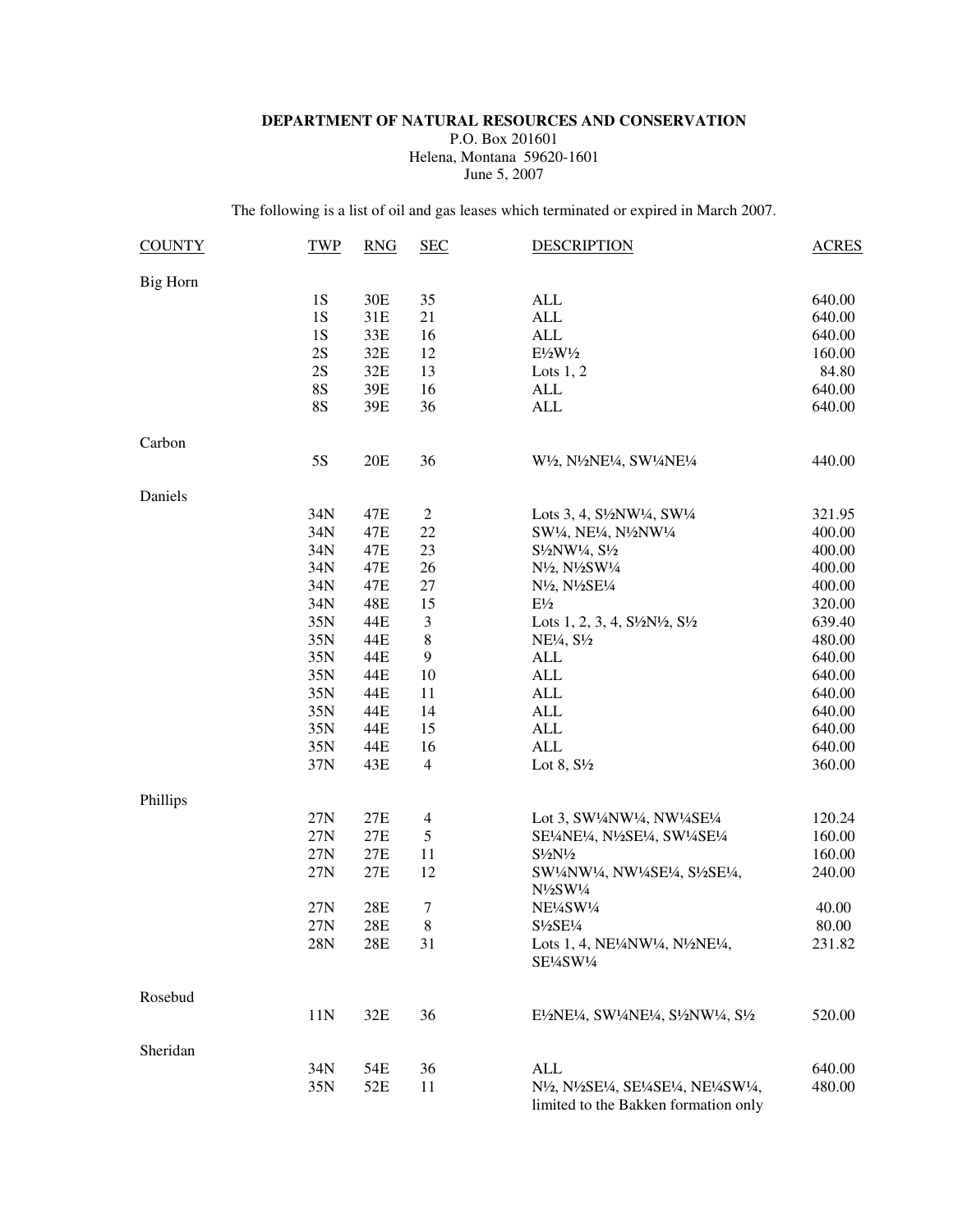| <b>COUNTY</b> | TWP | <b>RNG</b> | <b>SEC</b> | <b>DESCRIPTION</b>                                                                                         | <b>ACRES</b> |
|---------------|-----|------------|------------|------------------------------------------------------------------------------------------------------------|--------------|
| Sheridan      |     |            |            |                                                                                                            |              |
|               | 36N | 53E        | 16         | ALL, limited to Bakken formation only                                                                      | 640.00       |
|               | 36N | 57E        | 16         | $N\frac{1}{2}$                                                                                             | 320.00       |
| Teton         |     |            |            |                                                                                                            |              |
|               | 25N | 8W         | 16         | Lots 1, 2, 3, 4, W $\frac{1}{2}W\frac{1}{2}W\frac{1}{2}$ , NE $\frac{1}{4}$ , N $\frac{1}{2}SE\frac{1}{4}$ | 549.04       |
|               | 26N | 8W         | 5          | Lot 2, SW <sup>1</sup> /4NE <sup>1</sup> /4, S <sup>1</sup> /2NW <sup>1</sup> /4                           | 168.22       |
|               | 26N | 8W         | 16         | Lots 1, 2, 4, 5, $W\frac{1}{2}NE\frac{1}{4}$ , $NW\frac{1}{4}$ ,                                           | 519.48       |
|               |     |            |            | N½SW¼, NW¼SE¼                                                                                              |              |
| Toole         |     |            |            |                                                                                                            |              |
|               | 33N | 2E         | 28         | NE <sup>1</sup> / <sub>4</sub>                                                                             | 160.00       |
|               |     |            |            |                                                                                                            |              |